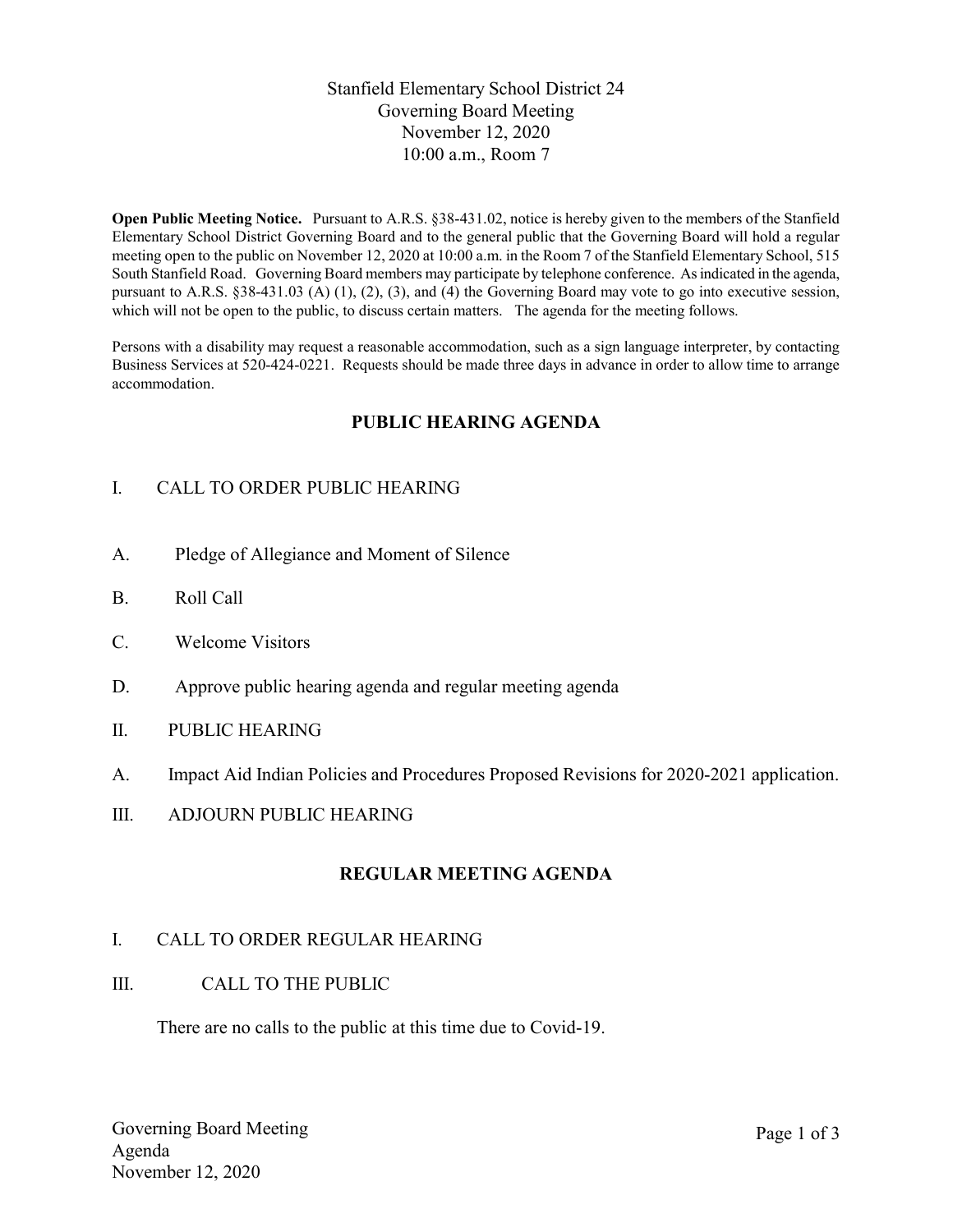## IV. APPROVAL OF MINUTES

Approve the October 8, 2020 regular governing board meeting minutes.

#### V. REPORTS

- A. Superintendent's Report
- 1. Status of Override
- 2. Status of Reopening
- 3. Transition Pipeline Negotiations
- B. October Public Funds Expenditure Reports (Pages 1-4)
- C. October Student Activities Report (Page 5)
- D. Principal's Report (Page 6-7)
- E. Operations Support Services Reports (Pages 8-9)
	- 1. Operations
	- 2. Technology

VII. NEW BUSINESS ACTION ITEMS – PERSONNEL

All hiring is pending satisfactory completion of background investigation, records verification, and fingerprint report.

A. Approve extra duty contract for Security and Housing agreement between SESD and Luis Espuma for FY21 effective November 5, 2020

- B. Approve extra duty contracts for SSIP Training for the 2020-21 school year:
- 1. Pachauri, Preeti
- 2. Grapp, Kelly
- 3. Scavo, Laura

#### VIII. NEW BUSINESS ACTION ITEMS – BUSINESS

A. Ratify approval of payroll vouchers

| 1. | PV8 | \$134,208.50 |
|----|-----|--------------|
|----|-----|--------------|

- 2. PV9 \$ 122,801.07
- B. Ratify approval of expense vouchers
	- 1. EV2114 \$46,457.62
	- 2. EV2115 \$22,213.03
	- 3. EV2116 \$38,424.03
	- 4. EV2117 \$70,251.97

Governing Board Meeting Agenda November 12, 2020